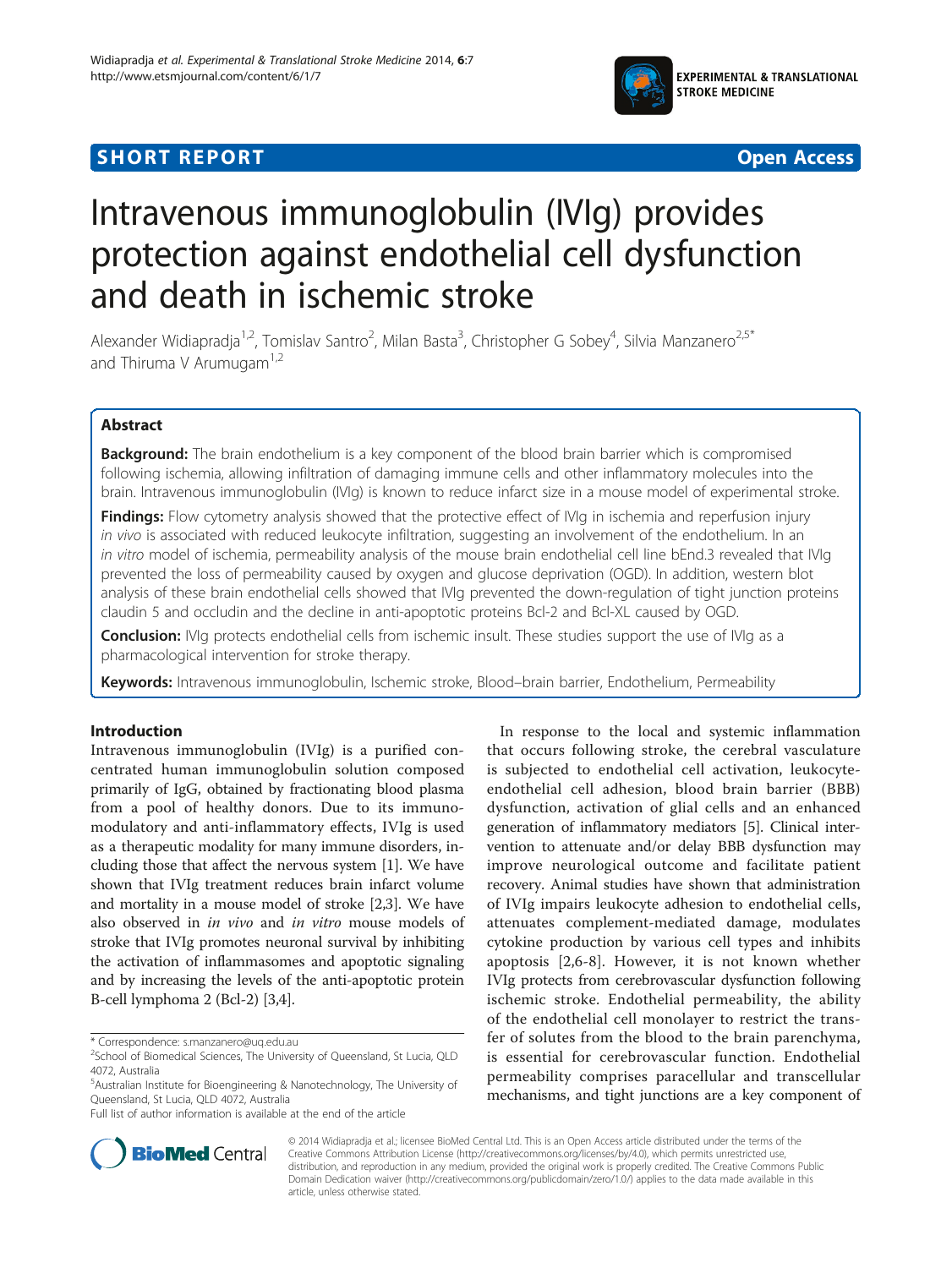the paracellular pathway, which is vulnerable to ischemic injury. Therefore, measuring tight junction proteins has been shown as a valid indicator of the paracellular pathway of endothelial permeability and its damage in ischemic injury [[9\]](#page-5-0). The findings of this study reveal a beneficial effect by IVIg on ischemia-induced leukocyte recruitment as well as on endothelial permeability (mediated by tight-junction proteins claudin 5 and occludin), as well as an anti-apoptotic effect on endothelial cells mediated by Bcl-2 and Bcl-XL.

## Materials and methods

## Focal cerebral ischemia/reperfusion (I/R) stroke model

Three-month-old C57BL/6 J male mice were sourced from the Animal Resources Centre, Western Australia, and subjected to transient middle cerebral artery occlusion for 1 h followed by reperfusion, as described previously [[2](#page-5-0)]. Neurological deficit, the functional abnormalities observed in mice as a result of brain damage, were scored on a five-point scale: 0, no deficit; 1, failure to extend right paw; 2, circling to the right; 3, falling to the right; and 4, unable to walk spontaneously. Only animals that showed a neurological deficit score of 1 to 3, consistent with moderate stroke damage [\[2,5](#page-5-0)], were used. Of 24 mice, 4 mice were excluded due to lack of neurological deficit (inclusion 83.4%). 8 mice were administered 2 g/kg of IVIg (250 μl; Kiovig, Baxter) by infusion into the femoral vein 3 h after reperfusion by an independent investigator and the remaining 12 mice were administered the vehicle phosphate-buffered saline (PBS). For each experiment, each group of mice was placed in a separate box after IVIg or vehicle injection and boxes were coded to ensure blind allocation. These experiments were approved by the Animal Care and Use Committee of The University of Queensland (Australia).

## Flow cytometry

Flow cytometric analysis of immune cells was performed as previously described [[5](#page-5-0)]. Animals were euthanized and perfused with PBS. Ipsilateral hemispheres were dissected, digested for 30 min at 37°C (1 mg/mL collagenase, 0.1 mg/mL DNAse I in Dulbecco's Modified Eagle's Medium, DMEM), and passed through a cell strainer. Cells were incubated with standard erythrocyte lysis buffer on ice and separated from myelin and debris by Percoll gradient (GE Healthcare) centrifugation. After staining of surface markers for CD45 (30-F11, 1:100) and CD11b (M170, 1:300), cells were fixed using fixation buffer (all eBioscience). Data were acquired with a LSR II FACS system and analyzed with FACSDiva (both BD Biosciences). Doublets were excluded with FSC-A and FSC-H linearity. 4 independent experiments were carried out on different days, each with 2 to 3 pooled animals per sample, to obtain adequate statistical power [[5\]](#page-5-0).

#### Oxygen and glucose deprivation (OGD)

The murine brain endothelial cell line bEnd.3 (ATCC CRL-2299) was grown to confluence in DMEM supplemented with 10% fetal bovine serum, 1% penicillin/ streptomycin and 1% L-glutamine (all Life Technologies). OGD was induced by exposing the cells to Locke's buffer [[3\]](#page-5-0) for 10 min before incubation in an oxygen-free chamber with 95%  $N_2$ , 5%  $CO_2$  for 0.5-3 h. IVIg was added at the reported concentrations and proline (Sigma Aldrich), an aminoacid with no known affinity for any cell receptors, was used at a concentration of 5 mg/mL as vehicle control for all experiments.

#### Permeability assay

In order to assess the effect of IVIg on cell permeability during OGD, endothelial bEnd.3 cells were grown on 0.4 μm pore membrane cell culture inserts (Nunc) on 24 well plates. Cells were cultured on the upper side of the insert and allowed to grow to confluence. 5 mg/mL FITC-dextran (Sigma Aldrich) was added to the upper chamber containing IVIg and Locke's buffer before exposure to OGD. After 3 h, 100 μl of media from the lower chamber was collected and the amount of FITCdextran was measured using a fluorescence plate reader Varioskan (Thermo Scientific) at absorbance and emission wavelengths of 492 nm and 520 nm respectively.

#### Lactate dehydrogenase assay

The bEnd.3 cells were cultured in 24 well plates until confluent before OGD treatment in the presence or absence of IVIg for 0.5, 1, 2 or 3 h. The LDH assay was performed according to the manufacturer's instructions (Roche), except that samples were incubated with the reaction solution for 1 h. The reaction was stopped by adding 1 N HCl, and absorbance was measured on the different sample wells. Each sample measurement was carried out in triplicate.

#### Immunoblotting

Protein samples were run for sodium dodecyl sulfate– polyacrylamide (10%) gel electrophoresis and then electroblotted onto a nitrocellulose membrane. The membrane was blocked for 1 h and incubated overnight at 4°C with antibodies selective for occludin (Life Technologies), claudin 5 (Life Technologies), JAM-A (Santa Cruz), ZO-1 (Abcam), AIF (Cell Signaling), Bcl-2 (Cell Signaling), Bcl-XL (Cell Signaling) and β-actin (Sigma Aldrich). After washing, the membrane was incubated with secondary antibodies for 1 h, washed again and incubated with substrate for enhanced chemiluminescence (Pierce). After visualization on X-ray films (Fujifilm), protein levels were quantified by densitometry using Image J software.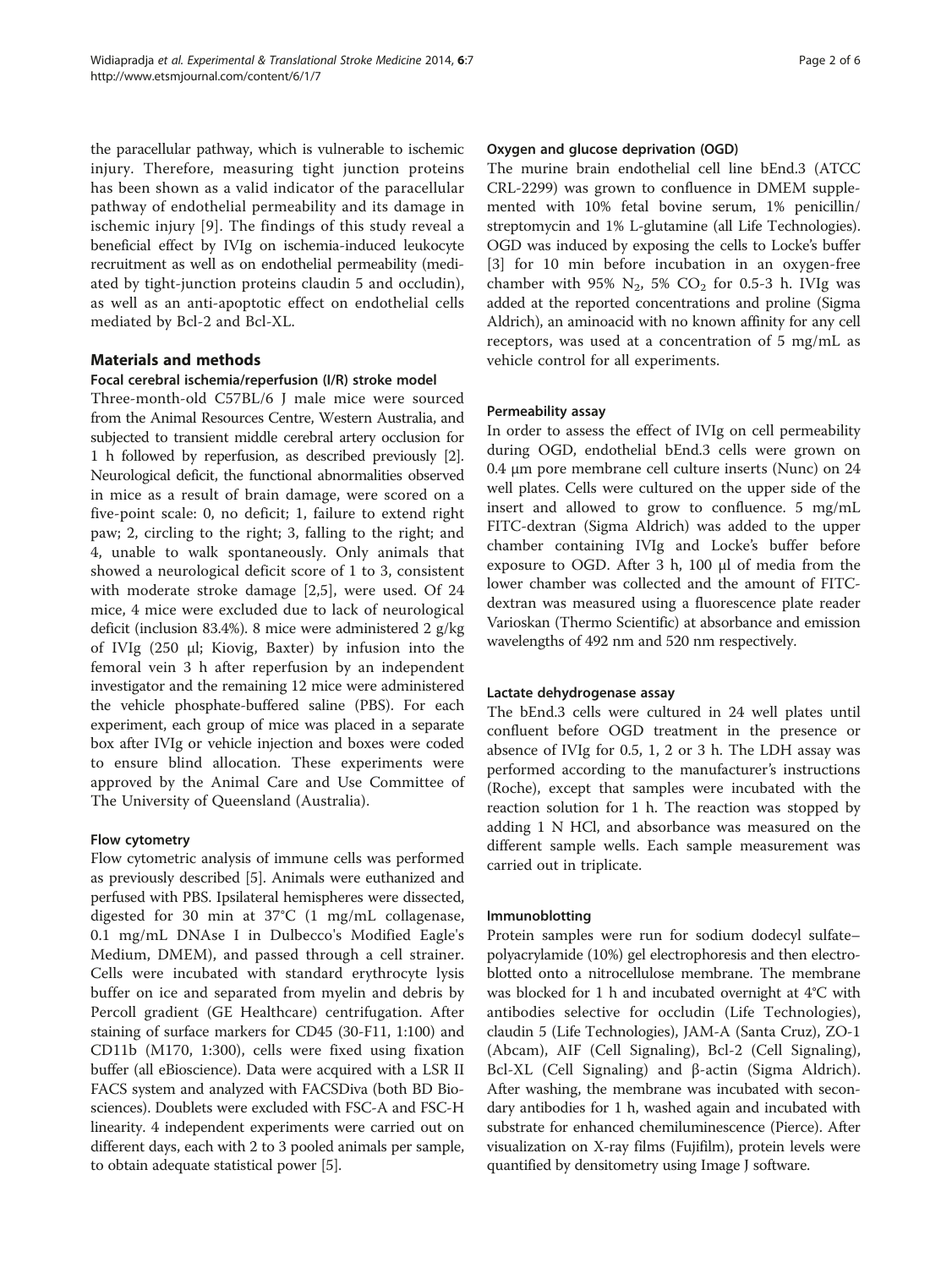bEnd.3 cells were cultured on microscope coverslips, exposed to OGD and treated with IVIg or vehicle, and fixed in 4% paraformaldehyde. Incubation for 1 h with claudin 5 (Cell Signaling) antibody was followed by incubation with Alexa fluor 488 conjugated secondary antibody (Life Technologies). Nuclei were stained with DAPI and mounted with VectaShield (Vector). Images were acquired using a fluorescence microscope (Olympus).

### Data analysis

Statistical power was calculated using an expected 50% reduction in inflammatory infiltrate and permeability, and a 50% increase in protein levels between vehicle and IVIg treated samples, based on previous results from our laboratory [\[2-4](#page-5-0)]. All the results are reported as means ± SEM. Overall data significance was examined by one-way analysis of variance (ANOVA). The differences between groups were considered significant at  $p < 0.05$ using Bonferroni correction for multiple comparisons.

## Results

## IVIg treatment reduces leukocyte infiltration and protects against OGD-induced brain endothelial damage

Ischemic stroke promotes leukocyte recruitment to the injured tissue [[5\]](#page-5-0). The first aim was to determine whether the IVIg dose previously shown as optimal to reduce infarct size 72 h after ischemia and reperfusion in this mouse model [[2\]](#page-5-0) was able to decrease leukocyte infiltration to the ischemic hemisphere at 24 h. The chosen time point of IVIg infusion was 3 h post-reperfusion, as this was the latest time point previously shown to reduce infarct size [\[2](#page-5-0)], and late intervention supports clinical application. Our data showed that presence of CD45high immune cells in the ipsilateral hemisphere 24 h postischemia was attenuated in IVIg-treated mice compared to vehicle-treated controls (Figure [1A](#page-3-0) and B). Since tight regulation of endothelial permeability is pivotal to BBB integrity, we next assessed the effect of IVIg on permeability using the mouse brain endothelial cell line bEnd.3, measured as the ability for FITC-dextran to cross the cell monolayer 3 h after oxygen and glucose deprivation (OGD). IVIg-treated cells exhibited reduced permeability compared with control cells (Figure [1](#page-3-0)C). In order to investigate whether this was a consequence of tight junction protein modulation, we assessed expression levels of claudin 5, occludin, junctional adhesion molecule 1 (JAM-1) and zona occludens-1 (ZO-1). Immunoblot analyses showed that expression of each of these tight junction proteins was reduced after 3 h OGD (Figure [1D](#page-3-0)-H). However, the decline in claudin 5 and occludin levels was completely rescued in the presence of IVIg (Figure [1](#page-3-0)E and F). Immunocytochemistry confirmed the disappearance of claudin 5 from the membranes of OGD-treated endothelial cells and the conservation of claudin 5 integrity in the presence of IVIg (Figure [1I](#page-3-0)). Overall these results point to a beneficial effect of IVIg on the maintenance of tight-junction proteins claudin 5 and occludin during ischemic stress, which would strengthen the BBB and contribute to a decreased leukocyte infiltration after ischemia.

## IVIg protects brain endothelial cells against OGD-induced cell death by up-regulating anti-apoptotic proteins

Next, we investigated the effect of IVIg on the survival of brain endothelial cells during OGD. bEnd.3 cells treated with IVIg showed consistently low levels of LDH release throughout an OGD time course up to 3 h, indicative of a protective effect of IVIg against OGD-induced cell death (Figure [2A](#page-4-0)). In order to better understand the underlying mechanisms, analyses of apoptosis inducing factor (AIF), Bcl-2, and Bcl-XL were carried out by immunoblotting. IVIg treatment tended to reduce the increase in AIF observed following 2–3 h OGD, however this effect did not reach statistical significance (Figure [2](#page-4-0)B and [2](#page-4-0)C). However, IVIg significantly prevented the OGD-induced decreases of both Bcl-2 and Bcl-XL observed in untreated cultures (Figure [2D](#page-4-0)-F). These data support an action of IVIg to protect cerebral endothelial cells from undergoing ischemia-induced apoptosis.

## **Discussion**

We [[2,3\]](#page-5-0) and others [\[10,11\]](#page-5-0) have previously demonstrated that IVIg treatment reduces brain infarct volume and mortality in experimental rodent models of stroke. This study reveals a protective effect of IVIg against endothelial dysfunction following ischemic stroke, in association with reduced leukocyte infiltration in vivo. The data indicate that IVIg provides a two-way protective mechanism for cerebral endothelial cells, firstly by blocking the increase in BBB permeability involving downregulation of tight-junction proteins claudin 5 and occludin, and secondly by preventing ischemia-induced endothelial cell death involving a reduction in anti-apoptotic proteins, Bcl-2 and Bcl-XL.

This study shows for the first time that infusion of a high dose of IVIg (2 g/kg body weight) 3 h after reperfusion reduces leukocyte infiltration into the brain. Ischemic stroke causes endothelial cell dysfunction with the breakdown of tight junction proteins and compromised BBB function, leading to increased protein extravasation, interstitial edema and the adhesion and transmigration of leukocytes [[12\]](#page-5-0). We have previously demonstrated the injurious role of infiltrating immune cells in the pathogenesis of post-ischemic brain injury in mice [\[5](#page-5-0)], and the beneficial effects of IVIg treatment on the levels of inflammatory endothelial and leukocyte adhesion molecules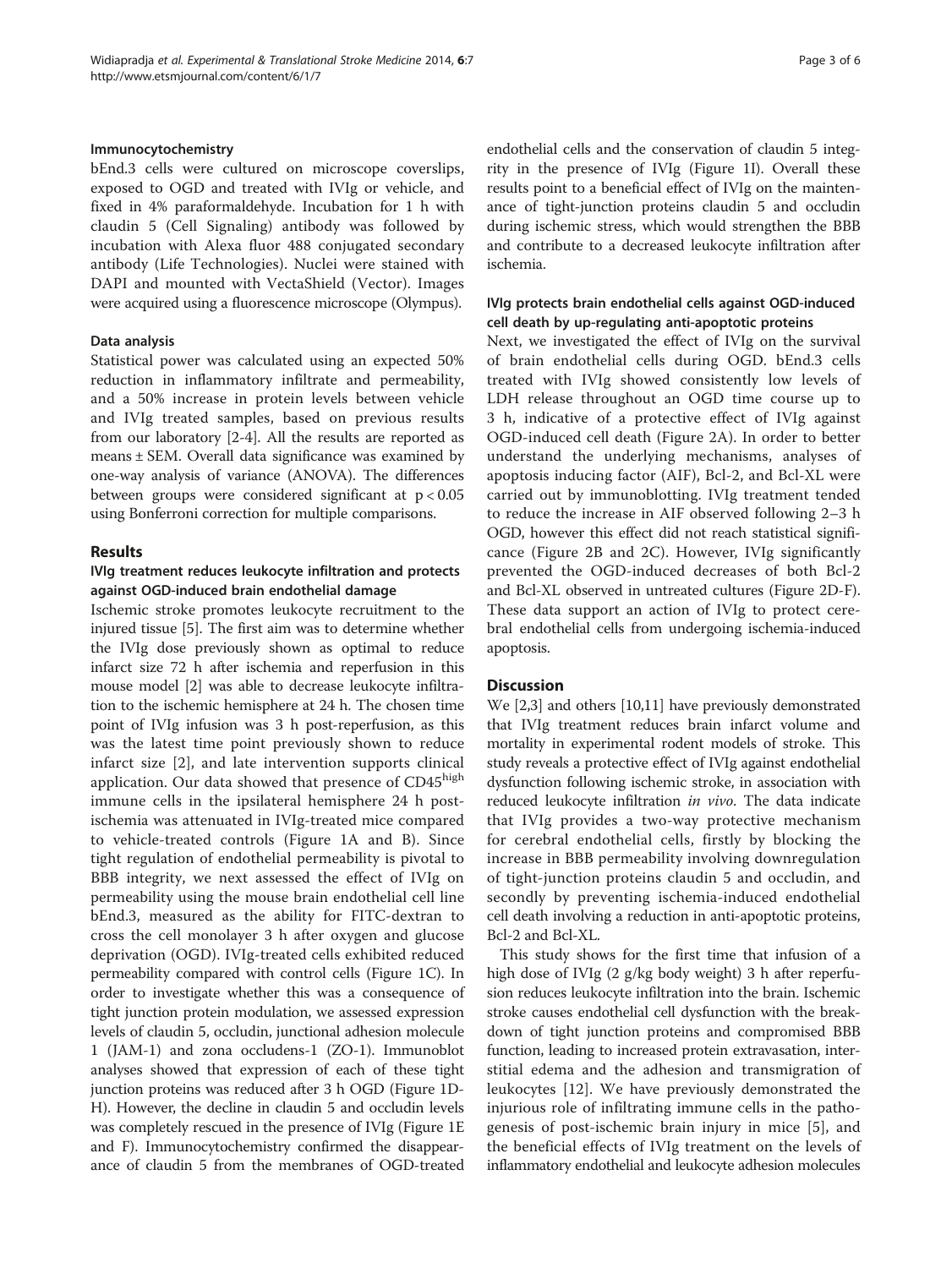<span id="page-3-0"></span>Widiapradia et al. Experimental & Translational Stroke Medicine 2014, 6:7 et al. et al. et al. et al. et al. et al. et al. et al. et al. et al. et al. et al. et al. et al. et al. et al. et al. et al. et al. et al. et al. e http://www.etsmjournal.com/content/6/1/7

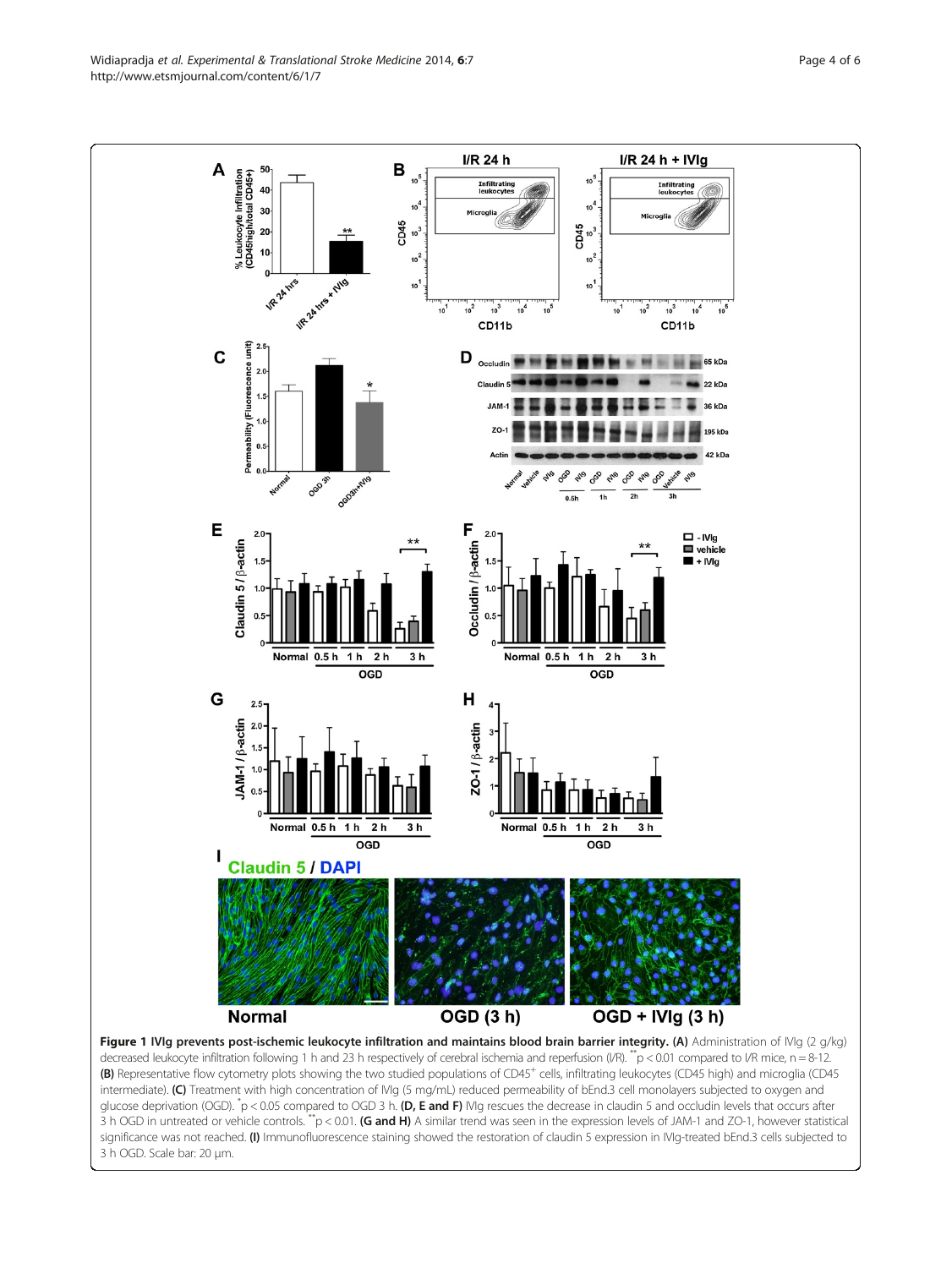<span id="page-4-0"></span>

such as ICAM-1, CD11a, and CD11b in a mouse model of ischemic stroke [\[2\]](#page-5-0).

Ischemic stroke compromises BBB integrity, which is mediated by cytoskeleton rearrangement, and redistribution and disappearance of tight junction proteins such as claudin 5 and occludin in brain endothelial cells, resulting in increased BBB permeability [[13](#page-5-0)]. Our results show that endothelial permeability, which is vulnerable to OGD, remains unaffected by OGD in the presence of IVIg. In accordance with this finding, the loss of key tight-junction proteins claudin 5 and occludin in OGD does not occur when IVIg is present. IVIg could, therefore, prevent the loss of tight junction integrity in the brain and consequently protect the BBB whose breakdown contributes to a large part of stroke-induced injury. A recent study investigating the effect of IVIg on BBB integrity in a sepsis model suggested that immunoglobulin G, A, or M improved the integrity of the BBB and inhibited symptoms of sickness in rats [\[14\]](#page-5-0). We previously reported that IVIg crosses the BBB and exerts protective

effects in a mouse model of stroke [\[2,3](#page-5-0)]. There are two ways in which IVIg may be able to reduce BBB permeability and at the same time be able to cross the BBB – while IVIg may cross the intact BBB, as reported recently in mouse [[15](#page-5-0)], it is also possible that IVIg crosses the damaged BBB and then exerts its permeability modulation once in the brain parenchyma.

This study highlights a previously unrecognised beneficial action of IVIg on cerebral endothelial cells exposed to ischemia, in that cell death is inhibited and levels of Bcl-2 and Bcl-XL are preserved. Bcl-2 and Bcl-XL play pivotal roles in determining cell survival or death under conditions of stress, and have both been shown to prevent endothelial cell death [[16\]](#page-5-0). Ischemic conditions, or exposure to Aβ, promote a decline in Bcl-2 levels and subsequently increase apoptosis in mouse primary cortical neurons, but the presence of IVIg maintains high Bcl-2 levels and low cell death rates [\[3](#page-5-0)]. In physiological terms, IVIg could potentially be responsible for the survival of a number of vessels in the penumbra that would otherwise